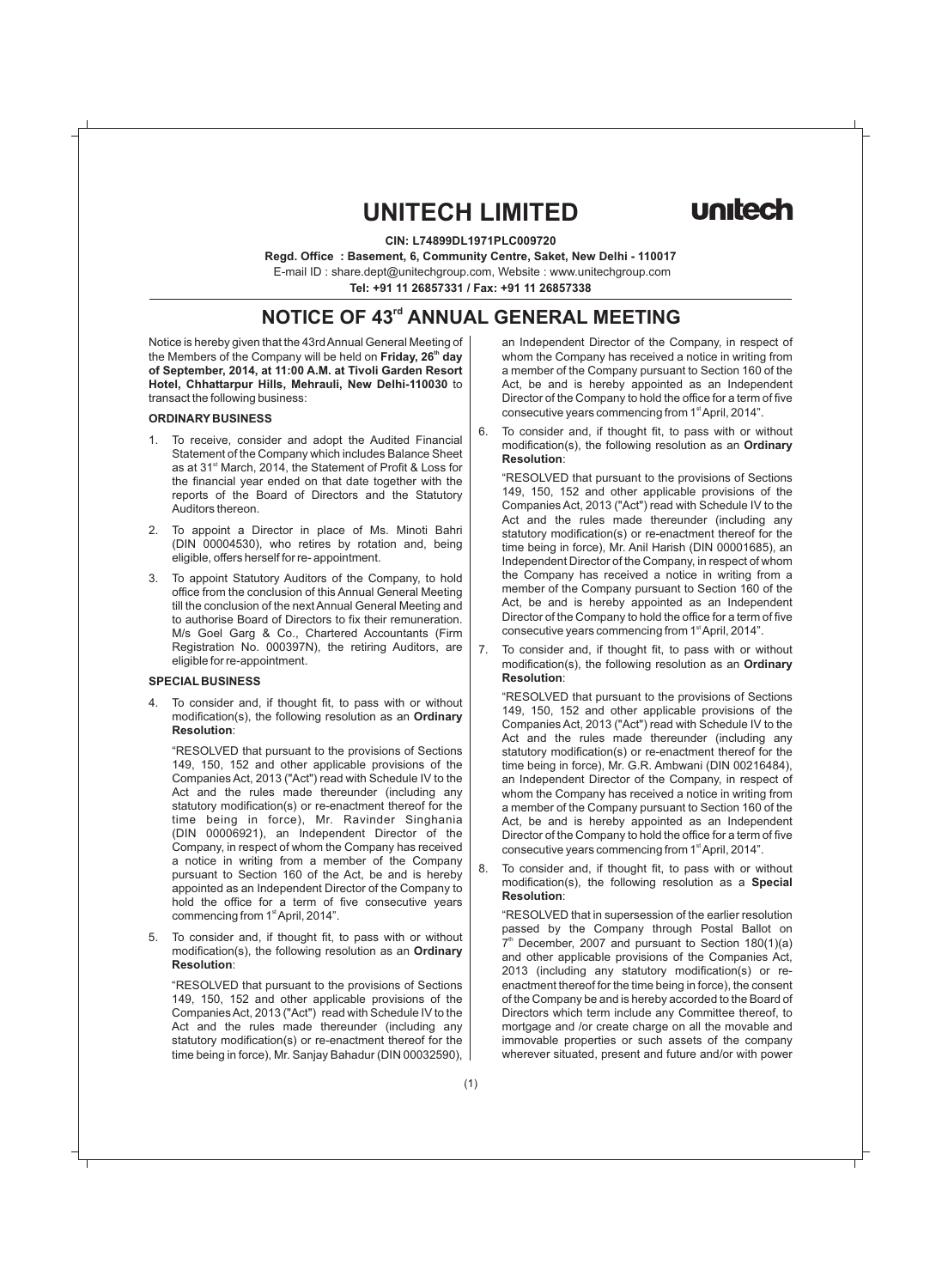to enter upon and take possession of the assets of the company in certain events on such terms and conditions and at such time or times and in such form or manner as it may think fit, to or in favour of Financial Institutions/ Banks/ Trustees/ Debenture holders/ Depositors/ Body Corporates to secure the Credit facilities both fund based and non fund based including term loans/ Debentures/ other loans to be availed by the Company or any other associate/ group Companies together with interest, costs, charges, expenses, and other monies including premium payable in this connection in terms of the agreement or any other facility document to be entered with Financial Institutions/ Banks/ Trustees/ Debenture holders/ Depositors/ Body Corporates, in such manner as may be agreed to and thought expedient by the Board for the purpose of giving effect to this resolution."

> By Order of the Board of Directors **For Unitech Limited**

Place: Gurgaon **Deepak Jain**<br>
Date: 13<sup>th</sup> August, 2014 **Company Secretary** Date: 13<sup>th</sup> August, 2014

### *NOTES:*

- **1. A MEMBER ENTITLED TO ATTEND AND VOTE AT THE MEETING IS ENTITLED TO APPOINT A PROXY TO ATTEND AND VOTE ON A POLL INSTEAD OF HIMSELF. THE PROXYSO APPOINTED NEED NOT BE A MEMBER OF THE COMPANY**. Ablank form of proxy is attached and, if intended to be used, it should be returned duly completed at the registered office of the company not less than forty eight hours before the scheduled time of the commencement of 43<sup>rd</sup> Annual General Meeting.
- 2. A person can act as proxy on behalf of member(s) not exceeding fifty in number and holding in the aggregate not more than 10% of the total share capital of the company carrying voting rights. However, a member holding more than 10% of the total share capital of the company carrying voting rights may appoint a single person as proxy and such person shall not act as proxy for any other person or shareholder.
- 3. Proxies submitted on behalf of Corporate Members must be supported by appropriate resolutions, as per Section 113 of the Companies Act, 2013.
- 4. Explanatory Statements pursuant to Section 102 of the Companies Act, 2013 in respect of items no. 4 to 8 of the notice set out above are annexed herewith.
- 5. The Register of Members and Share Transfer Books of the Company shall remain closed from  $6<sup>th</sup>$  September,  $2014$  to  $12<sup>th</sup>$  September, 2014 (both days inclusive).
- 6. The shares of the Company are under compulsory Demat trading. Members holding shares in physical form are requested to convert their shares into dematerialized form in their own interest and convenience purpose.
- 7. Members, who have not yet registered their email address with the Company/RTA/Depository Participant, are requested to update/ register their e-mail address for receiving electronic communications.
- 8. A Member desirous of getting any information on the accounts or operations of the Company is requested to forward his / her query to the Company Secretary at least seven working days prior to the date of AGM, so that the required information can be made available at the meeting.
- 9. Details regarding Clause 49 of the Listing Agreement with the Stock exchanges in respect of the Directors seeking appointment/ re-appointment at the Annual General Meeting is provided in the AGM notice.
- 10. All the documents referred in the accompanying Notice are open for inspection at the Registered Office of the Company on all working days (except Saturdays) between 10.00 am to 4.00 pm prior to the date of Annual General Meeting. The Register of Directors' and Key Managerial Personnel & their Shareholding and the Register of Contracts & Arrangements in which directors are interested and other documents shall be open for inspection at the meeting for the Members.
- 11. Members holding shares of the Company in physical form are requested to intimate changes, if any, in their registered address or Bank mandate/details immediately to the Registrar and Transfer Agent of the Company and correspond with them directly regarding Share Transfer/Transmission/ Transposition, Demat, Change of Address, Issue of Duplicate Share Certificate, ECS and Nomination Facility. Members holding shares of the Company in demat form must correspond directly with their respective Depository Participants (DPs) and not with the RTAor the Company.
- 12. Members are requested to file their claim of dividend which remains unpaid / unclaimed with the Company. The list of such unpaid/unclaimed dividend is available at the Investors Section of the Company's website. Members are advised to claim the same at the earliest; else such amount of dividend will be transferred to the Investor Education and Protection Fund [IEPF], pursuant to the Companies Act and Rules thereof.
- 13. Company is sending full annual report to the share holders having email Id registered with their DP or with RTA of the Company. However the statement containing the salient features of the Balance Sheet, Statement of Profit and Loss and Auditors' Report (Abridged Financial Statements) and other documents, is being sent to all other members, along with Abridged Consolidated Financial Statements. Any member interested in obtaining a copy of the full Annual Report, may write to the Company Secretary.
- 14. The Company whole-heartedly welcomes the Members/Proxies at its AGM, the Members/Proxies may please note that no gifts/coupons will be distributed at the AGM.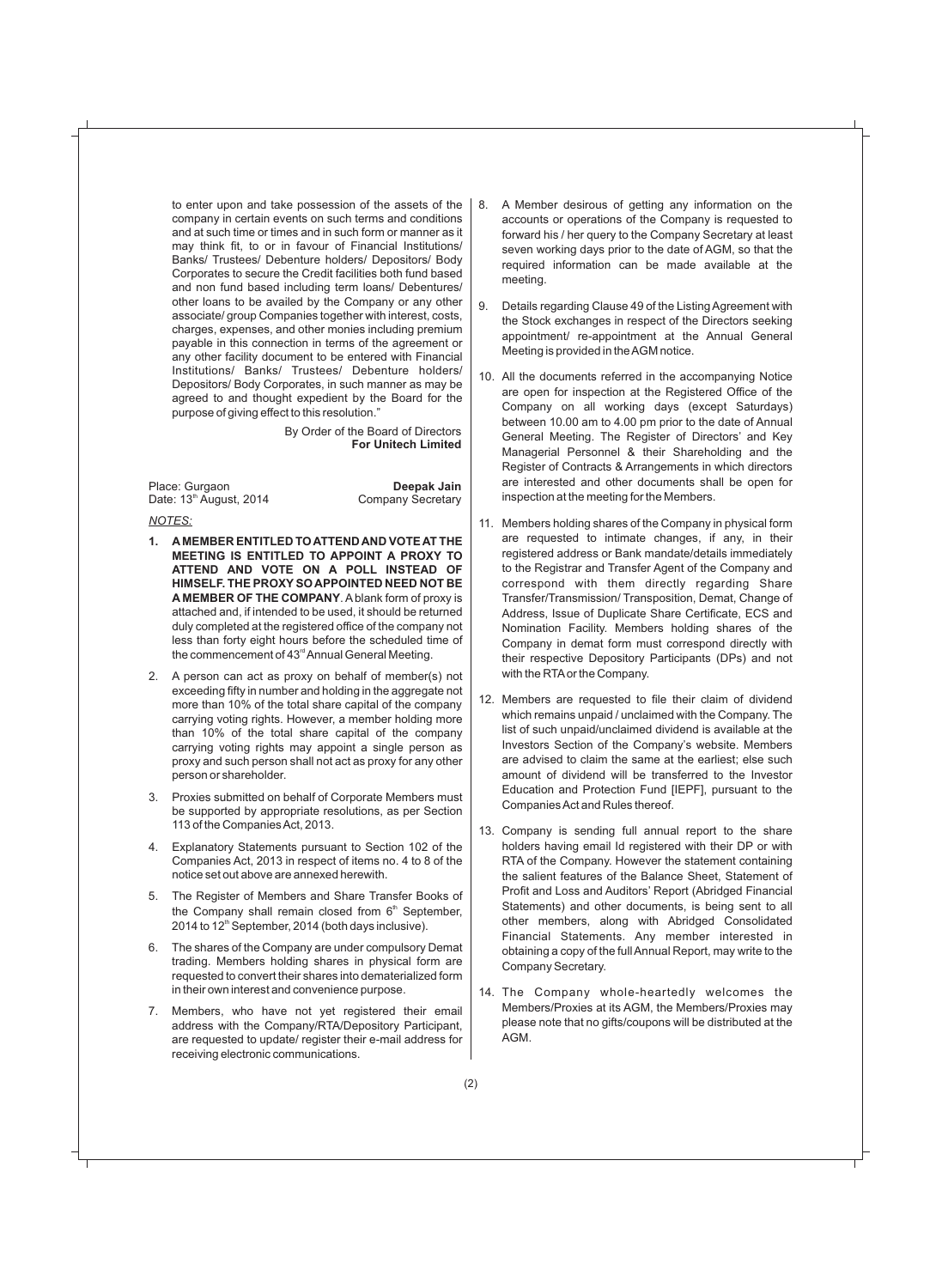#### 15. **Voting through electronic means:**

In compliance with provisions of Clause 35B of the Listing Agreement and Section 108 of the Companies Act, 2013 read with Rule 20 of the Companies (Management and Administration) Rules, 2014, the Company is pleased to provide facility to the members to exercise their right to vote at the  $43<sup>rd</sup>$  Annual General Meeting (AGM) by electronic means and the business may be transacted through e-voting services provided by National Securities Depository Limited (NSDL):

The procedure and instructions for e-voting are as under:

### **A. In case a Member receives an email from NSDL:**

- (i) Open email and open PDF file viz; "Unitech e-voting.pdf" with your Client ID or Folio No. as password. The said PDF file contains your user ID and password/PIN for evoting. Please note that the password is an initial password.
- (ii) Launch internet browser by typing the following URL: https://www.evoting.nsdl.com
- (iii) Click on "Shareholder Login"
- (iv) Put user ID and password as initial password/PIN noted in step (i) above. Click Login.
- (v) Password change menu appears. Change the password/PIN with new password of your choice with minimum 8 digits/characters or combination thereof. Note new password. It is strongly recommended not to share your password with any other person and take utmost care to keep your password confidential.
- (vi) Home page of e-voting opens. Click on "e-voting : Active Voting Cycles".
- (vii) Select "EVEN" (Electronic Voting Event Number) of Unitech Limited.
- (viii) Now you are ready for e-voting as "Cast Vote" page opens.
- (ix) Cast your vote by selecting appropriate option and click on "Submit" and also "Confirm" when prompted.
- (x) Upon confirmation, the message "Vote cast successfully" will be displayed
- (xi) Once you have voted on the resolution, you will not be allowed to modify your vote.
- (xii) Institutional shareholders (i.e. other than individuals, HUF, NRI etc.) are required to send scanned copy (PDF/JPG Format) of the relevant Board Resolution/ Authority letter etc. together with attested specimen signature of the duly authorized signatory(ies) who are authorized to vote, to the Scrutinizer through e-mail to dshukla.fcs1@gmail.com with a copy marked to evoting@nsdl.co.in

### **B. In case a Member receives physical copy of the Notice of AGM:**

I. (i) Initial password is provided as below/at the bottom of the Attendance Slip for the AGM :

| EVEN (E Voting Event Number)   USER ID   PASSWORD/PIN                                   |  |  |
|-----------------------------------------------------------------------------------------|--|--|
| (ii) Please follow all steps from SI, No. (ii) to SI, No.<br>(xii) above, to cast vote. |  |  |

- **C.** In case of any query, you may refer the Frequently Asked Questions (FAQs) for Shareholders and e-voting user manual for Shareholders available at the Downloads Section of www.evoting.nsdl.com
- **D.** If you are already registered with NSDL for e-voting then you can use your existing user ID and password/PIN for casting your vote.
- **E.** You can also update your mobile number and e-mail id in the user profile details of the folio which may be used for sending future communication(s).
- **f.** The e-voting period commences on 18<sup>th</sup> September, **th 2014 (9:00 am) and ends on 20 September, 2014 (6:00 pm)**. During this period shareholders of the Company, holding shares either in physical form or in dematerialized form, as on the cut-off date, may cast their vote electronically. The e-voting module shall be disabled by NSDL for voting thereafter. Once the vote on a resolution is cast by the shareholder, the shareholder shall not be allowed to change it subsequently.
- **G.** The voting rights of shareholders shall be in proportion to their shares of the paid up equity share capital of the Company as on the cut-off date (record date) i.e.  $1<sup>st</sup>$  August, 2014.
- **H**. The Company has appointed an Independent Professional as Scrutinizer to scrutinize the e-voting process in a fair and transparent manner.

The Scrutinizer shall after the conclusion of the e-voting period and before the closing of working hours on 22<sup>nd</sup> September, 2014 unblock the votes in the presence of at least two (2) witnesses not in the employment of the Company and make a Scrutinizer's Report of the votes cast in favour or against, if any, forthwith to the Chairman of the Company.

The Scrutinizer's decision on the validity of the vote shall be final and binding.

**I**. The Result shall be declared on or after the Annual General Meeting of the Company. The Result declared alongwith the Scrutinizer's Report shall be placed on the Company's website and on the website of NSDL within two (2) days of passing of the resolutions at the Annual General Meeting of the Company and shall be communicated to the BSE Limited and National Stock Exchange of India Limited.

> By Order of the Board of Directors **For Unitech Limited**

Place: Gurgaon **Deepak Jain** Date: 13<sup>th</sup> August, 2014 Company Secretary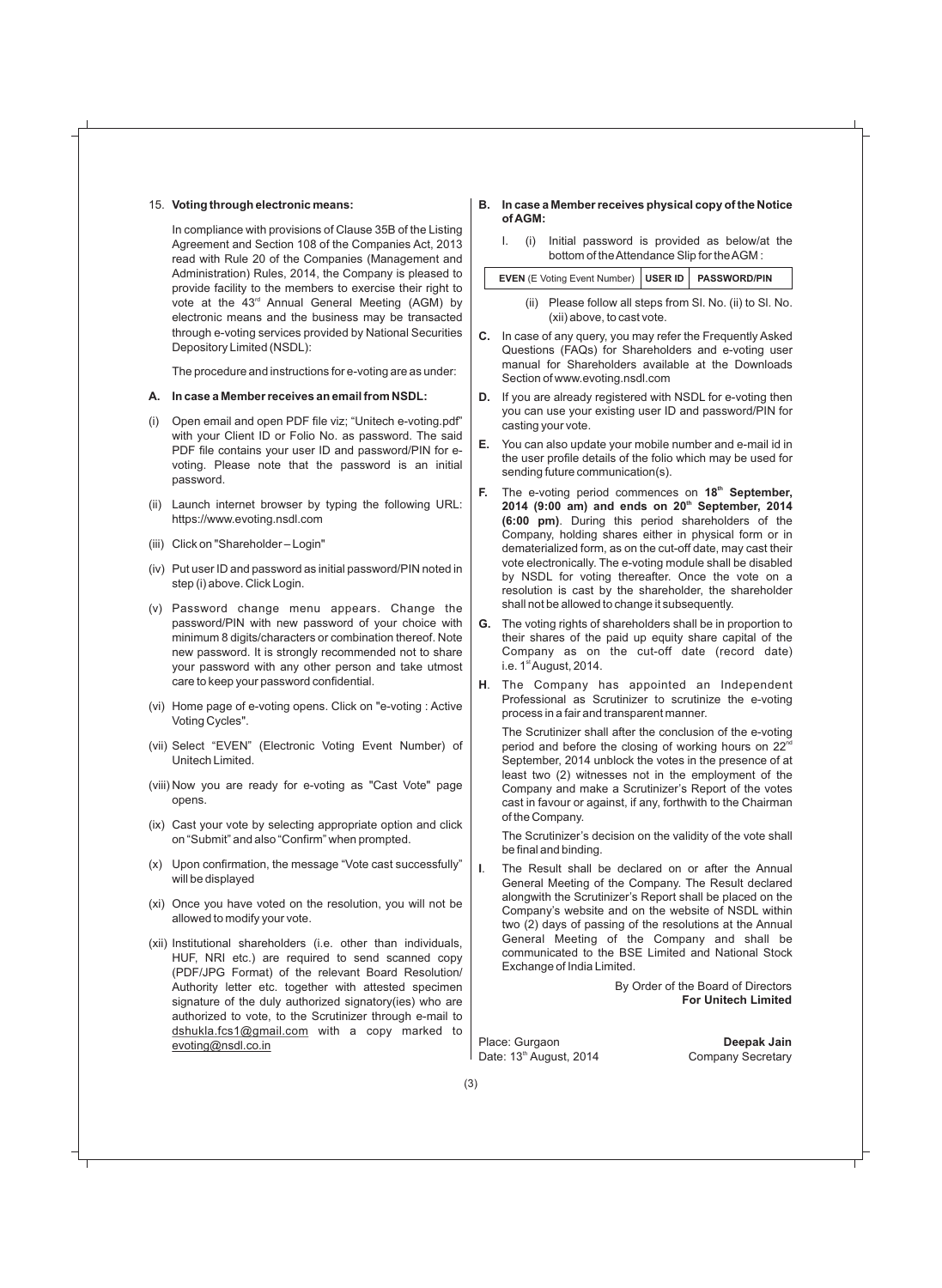### **EXPLANATORY STATEMENT IN RESPECT OF SPECIAL BUSINESS PURSUANT TO SECTION 102 OF THE COMPANIES ACT, 2013**

### **Item 4 - 7**

Mr. Ravinder Singhania, Mr. Sanjay Bahadur, Mr. Anil Harish and Mr. G.R. Ambwani are Independent Directors of the Company and have held the positions as such for more than 7 (seven) years.

It is proposed to appoint Mr. Ravinder Singhania, Mr. Sanjay Bahadur, Mr. Anil Harish and Mr. G.R. Ambwani as Independent Directors under Section 149 of the Companies Act, 2013 ('Act') to hold office for 5 (five) consecutive years w.e.f.  $1<sup>st</sup>$  April, 2014.

Mr. Ravinder Singhania, Mr. Sanjay Bahadur, Mr. Anil Harish and Mr. G.R. Ambwani are not disqualified from being appointed as Directors in terms of Section 164 of the Act and have given their consent to act as Directors. The Company has received notices in writing from members alongwith the deposit of requisite amount under Section 160 of the Act proposing the candidatures of Mr. Ravinder Singhania, Mr. Sanjay Bahadur, Mr. Anil Harish and Mr. G.R. Ambwani for the office of Independent Directors of the Company.

The Company has also received declarations from the aforesaid Directors that they meet with the criteria of independence as prescribed under sub-Section (6) of Section 149 of the Act and under Clause 49 of the Listing Agreement.

In the opinion of the Board, Mr. Ravinder Singhania, Mr. Sanjay Bahadur, Mr. Anil Harish and Mr. G.R. Ambwani fulfill the conditions for appointment as Independent Directors as specified in the Act and the rules made thereunder. Mr. Ravinder Singhania, Mr. Sanjay Bahadur, Mr. Anil Harish and Mr. G.R. Ambwani are independent of the management.

Brief resume of the aforesaid Directors, nature of their expertise and name of companies in which they hold directorship and membership / Chairmanship of Board Committees and shareholding in the Company as stipulated under Clause 49 of the Listing Agreement with the Stock Exchanges, is provided in the notice.

Copy of the draft letters for respective appointments of Mr. Ravinder Singhania, Mr. Sanjay Bahadur, Mr. Anil Harish and Mr. G.R. Ambwani as Independent Directors setting out the terms and conditions are available for inspection by members at the Registered Office of the Company on all working days (except Saturdays) between 10.00 am to 4.00 pm prior to the date of Annual General Meeting.

This Statement may also be regarded as a disclosure under Clause 49 of the Listing Agreement with the Stock Exchanges.

Mr. Ravinder Singhania, Mr. Sanjay Bahadur, Mr. Anil Harish and Mr. G.R. Ambwani are interested in the resolutions set out respectively at Item Nos. 4 to 7 of the Notice with regard to their respective appointments.

The relatives of Mr. Ravinder Singhania, Mr. Sanjay Bahadur, Mr. Anil Harish and Mr. G.R. Ambwani may be deemed to be interested in the resolutions set out respectively at Item Nos. 4 to 7 of the Notice, to the extent of their shareholding interest, if any, in the Company.

Save and except the above, none of the other Directors / Key Managerial Personnel of the Company/ their relatives are, in any way, concerned or interested, financially or otherwise, in these resolutions.

The Board of Directors recommends the Ordinary Resolutions set out at Item Nos. 4 to 7 of the Notice for approval by the members.

### **Item 8**

In terms of the provisions of Section 180(1)(a) of the Companies Act, 2013, the consent of the members by a Special Resolution is necessary to mortgage and /or create charge on all the immovable and movable properties or otherwise dispose off the whole or substantially the whole of the undertaking of the company or where the company owns more than one undertaking the whole or substantially the whole of any such undertakings. Since mortgaging by the company of its movable or immovable properties in favour of various Financial Institutions/ Banks/ Trustees/ Debenture holders/ Depositors/ Body Corporates for availing terms loans/other secured borrowings is regarded as disposal of the company's properties/ undertakings, it is necessary for the members to pass the resolution under Section 180(1)(a) of the Companies Act, 2013 by way of special resolution. The members of the Company through Postal Ballot on  $7<sup>th</sup>$  December, 2007 authorised the Board of Directors of the company to mortgage/ charge properties of the company under then applicable Section 293(1)(a) of the Companies Act, 1956. As required by provisions of Section 180(1)(a) of the Companies Act, 2013, it is considered desirable to authorise the Board of Directors of the Company to mortgage and /or create charge on all the immovable and movable properties or otherwise dispose off the whole or substantially the whole of the undertaking of the Company.

None of the Directors / Key Managerial Personnel of the Company/ their relatives are, in any way, concerned or interested, financially or otherwise, in this resolution.

The Board of Directors recommends the Special Resolution set out at Item no. 8 of the Notice for approval by the members.

> By Order of the Board of Directors **For Unitech Limited**

Place: Gurgaon **Deepak Jain** Date: 13<sup>th</sup> August, 2014 Company Secretary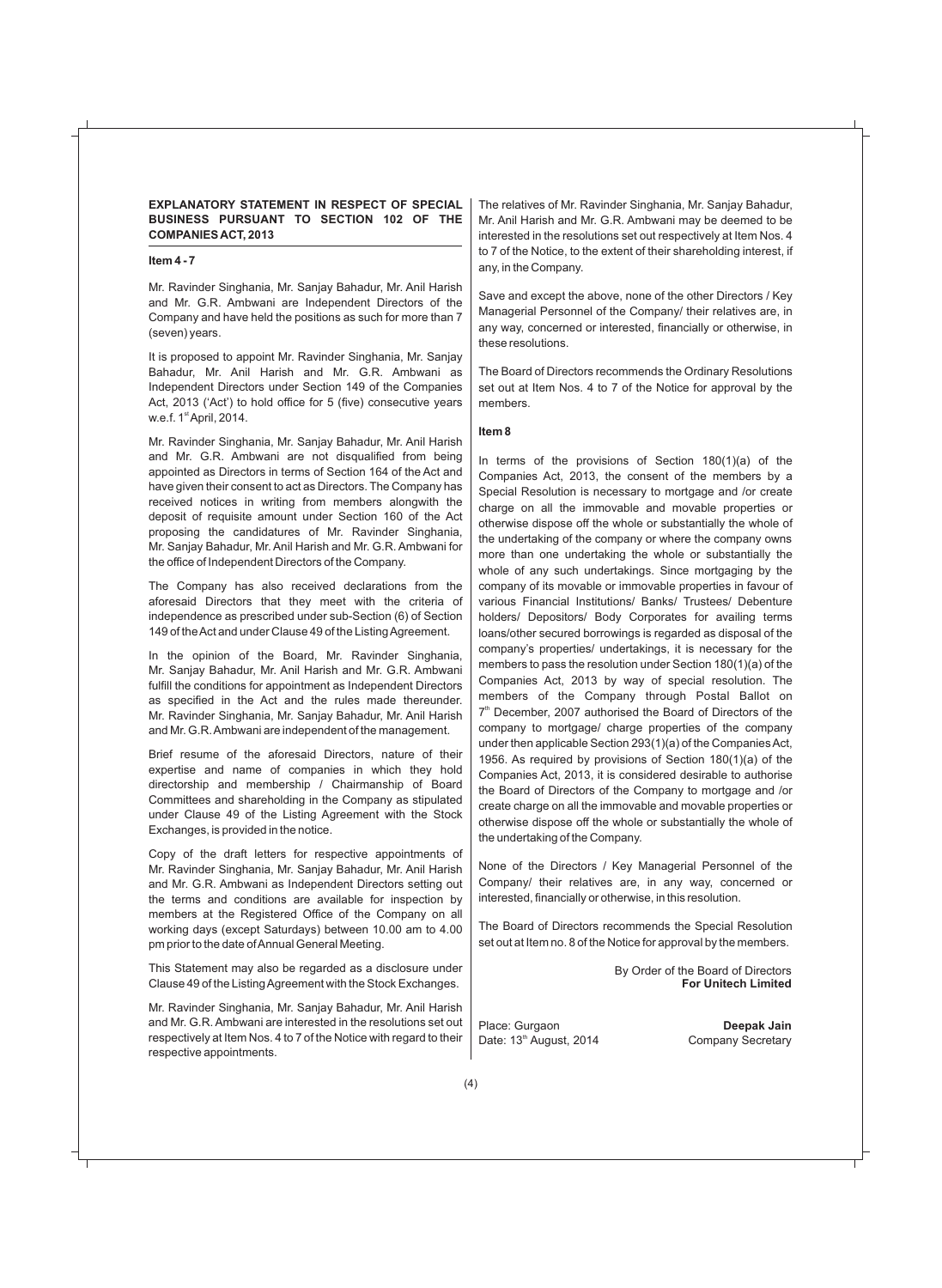### Details of Directors Proposed to be Appointed/Re-Appointed at 43<sup>rd</sup> Annual General Meeting

| <b>Name</b>                                 | <b>Brief Profile</b>                                                                                                                                                                                                                                                                                                                                                                                                                                                   | Shareholding<br>as at<br>31st March, 2014 | <b>Chairman/Director of</b><br>other Companies                                                                                                                                                                                                                                                                                                                                                                                                                                                                                                                                                                                                                              | <b>Chairman/Member of</b><br><b>Committee of Board of</b><br><b>Companies of which</b><br>he/she is a Director        |
|---------------------------------------------|------------------------------------------------------------------------------------------------------------------------------------------------------------------------------------------------------------------------------------------------------------------------------------------------------------------------------------------------------------------------------------------------------------------------------------------------------------------------|-------------------------------------------|-----------------------------------------------------------------------------------------------------------------------------------------------------------------------------------------------------------------------------------------------------------------------------------------------------------------------------------------------------------------------------------------------------------------------------------------------------------------------------------------------------------------------------------------------------------------------------------------------------------------------------------------------------------------------------|-----------------------------------------------------------------------------------------------------------------------|
| Ms. Minoti<br>Bahri<br>(DIN 00004530)       | Ms. Minoti Bahri, 47, has<br>been instrumental in the<br>expansion of the Club<br>business of Unitech Ltd and<br>has been a teacher at<br>Mirambika - New Delhi and<br>also associated with<br>various NGOs working in<br>the areas of self-<br>development and<br>counseling. She is the<br>Managing Director of<br>Unitech Country Club Ltd<br>and Founder, Managing<br>Trustee of Shikshantar<br>School, Gurgaon. She has<br>rich experience of around<br>25 years. | 8290900                                   | 1. Unitech Country Club Ltd.<br>Indrus Countertrade Pvt. Ltd.<br>2.<br>3. Unitech Pioneer Recreation<br>Ltd.<br>4. R.V. Techno Investments Pvt.<br>Ltd.<br>5. Unitech Pioneer Nirvana<br>Recreation Pvt. Ltd.<br>6. Greenwood Hospitality Pvt. Ltd.<br>7. Elemental Properties Pvt. Ltd.                                                                                                                                                                                                                                                                                                                                                                                    | Chairperson -<br><b>Shareholders and</b><br><b>Investors Grievance</b><br>Committee<br>1. Unitech Ltd.                |
| Mr. G.R.<br>Ambwani<br>(DIN 00216484)       | Mr. G.R. Ambwani, 78, is a<br><b>Bachelor in Civil</b><br>Engineering from the Indian<br>Institute of Technology,<br>Kharagpur. He has rich<br>experience of around 41<br>years in real estate and<br>construction management.                                                                                                                                                                                                                                         | 2000                                      | 1. New Era Properties Pvt. Ltd.<br>2. Kanishka Impex Pvt. Ltd.                                                                                                                                                                                                                                                                                                                                                                                                                                                                                                                                                                                                              | <b>Chairman - Audit</b><br><b>Committee</b><br>1. Unitech Ltd.                                                        |
| Mr. Ravinder<br>Singhania<br>(DIN 00006921) | Mr. Ravinder Singhania, 45,<br>is a law graduate and has<br>been identified as one of<br>the most highly-acclaimed<br>legal experts in Asia-Pacific<br>in Corporate Sector. He is<br>Managing Partner of<br>Rajani, Singhania &<br>Partners LLP with more<br>than 20 years experience in<br>international arena.                                                                                                                                                       |                                           | 1. NI Systems (India) Pvt. Ltd.<br>2. ABS Professional Services<br>(India) Pvt. Ltd.<br>3. Capital IQ Information systems<br>(India) Pvt. Ltd.<br>4. ABS Quality Evaluations Pvt.<br>Ltd.<br>5. CRISIL Ltd.<br>6. ABS Industrial Verification<br>(India) Pvt. Ltd.<br>7. Assets Care & Reconstruction<br>Enterprise Ltd.<br>8. Stahl Crane System (India) Pvt.<br>Ltd.<br>9. CRISIL Risk and Infrastructure<br>Solutions Ltd.<br>10. McGraw Hill Educational<br>Services India Pvt. Ltd.<br>11. McGraw Hill Education (India)<br>Pvt. Ltd.<br>12. Haveford Farms Pvt. Ltd.<br>13. Haveford BPO Pvt. Ltd.<br>14. Haveford Dairies Pvt. Ltd.<br>15. Haveford Agency Pvt. Ltd. | <b>Member - Audit</b><br><b>Committee</b><br>1. Unitech Ltd.<br>2. Assets Care &<br>Reconstruction<br>Enterprise Ltd. |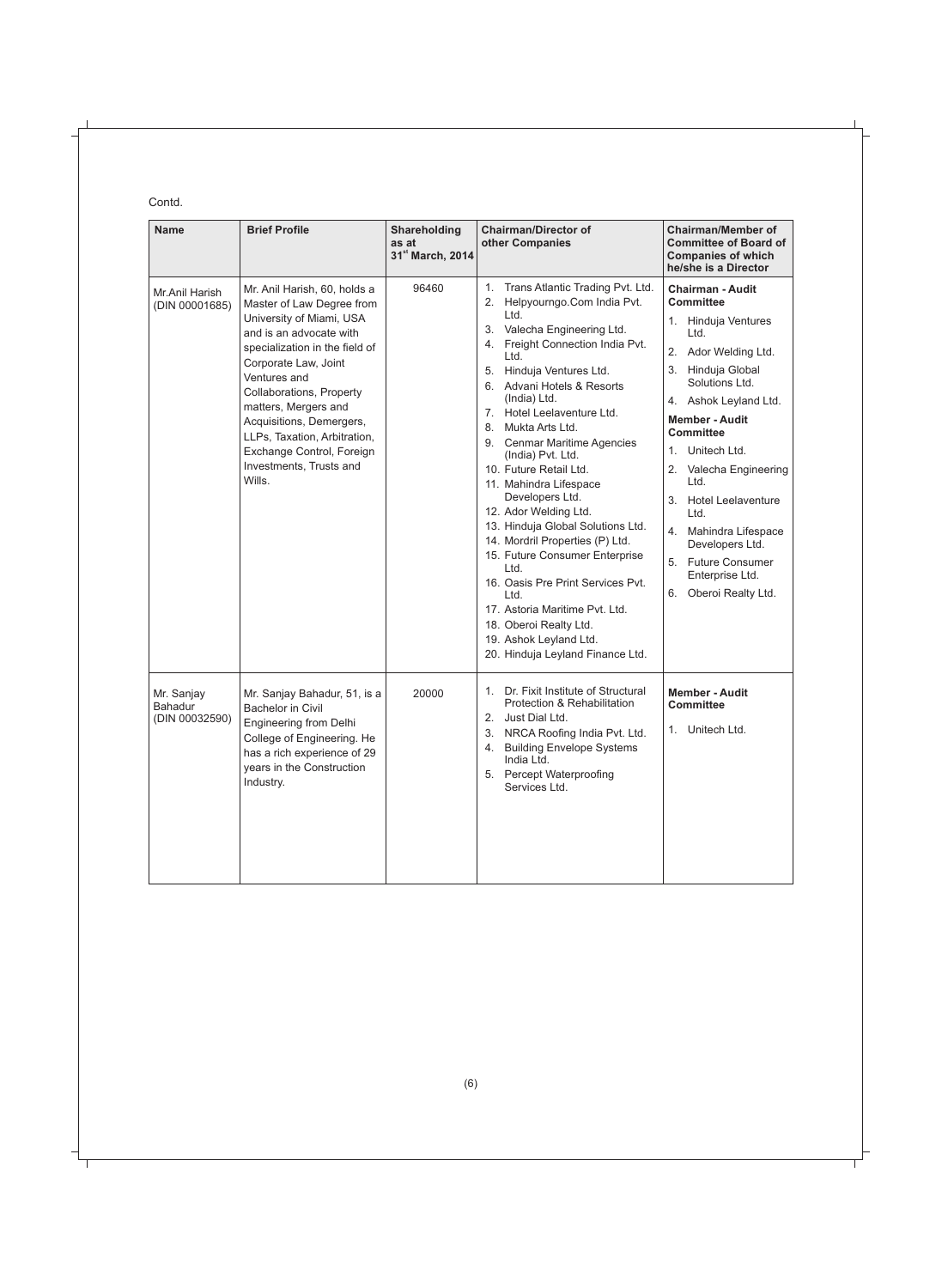# **UNITECH LIMITED**



### **CIN: L74899DL1971PLC009720**

**Regd. Office : Basement, 6, Community Centre, Saket, New Delhi - 110017**

E-mail ID : share.dept@unitechgroup.com, Website : www.unitechgroup.com

**Tel: +91 11 26857331 / Fax: +91 11 26857338**

### **PROXY FORM**

[Pursuant to Section 105 (6) of the Companies Act, 2013 and Rule 19(3) of the Companies (Management and Administration) Rules, 2014

### $43<sup>rd</sup>$  ANNUAL GENERAL MEETING - 26<sup>th</sup> SEPTEMBER, 2014

| Name of the member(s):                                                                                                                                                                                                              |                                                   |                                                               |
|-------------------------------------------------------------------------------------------------------------------------------------------------------------------------------------------------------------------------------------|---------------------------------------------------|---------------------------------------------------------------|
| Registered address :                                                                                                                                                                                                                |                                                   |                                                               |
| $E$ Mail Id:                                                                                                                                                                                                                        |                                                   |                                                               |
| DP ID/Client ID:                                                                                                                                                                                                                    | Folio No.                                         |                                                               |
|                                                                                                                                                                                                                                     | equity shares of Unitech Limited, hereby appoint: |                                                               |
| 1)                                                                                                                                                                                                                                  |                                                   |                                                               |
|                                                                                                                                                                                                                                     |                                                   | Signature ___________________________________, Or failing him |
| 2)<br>Name: Name: Name: Name: Name: Name: Name: Name: Name: Name: Name: Name: Name: Name: Name: Name: Name: Name: Name: Name: Name: Name: Name: Name: Name: Name: Name: Name: Name: Name: Name: Name: Name: Name: Name: Name: Name: |                                                   |                                                               |
|                                                                                                                                                                                                                                     |                                                   | Signature , Or failing him                                    |
| 3)                                                                                                                                                                                                                                  | E Mail: <u>Communication of the Communication</u> |                                                               |
| Address:                                                                                                                                                                                                                            | Signature                                         |                                                               |

as my/our proxy to attend and vote (on a poll) for me/us and on my/our behalf at the 43rd Annual General Meeting of the Company to be held on Friday, the 26th day of September, 2014 at 11.00 a.m. at the Tivoli Garden Resort Hotel, Chhattarpur Hills, Mehrauli, New Delhi - 110030 and at any adjournment thereof in respect of such resolutions as are indicated below:

|   | <b>Ordinary Business</b>                                                                                                                              |
|---|-------------------------------------------------------------------------------------------------------------------------------------------------------|
|   | Adoption of Audited Financial Statements, Reports of the Board of Directors and Auditors for the financial year ended<br>31 <sup>st</sup> March 2014. |
| 2 | Re-appointment of Ms. Minoti Bahri as Director, retires by rotation.                                                                                  |
| 3 | Appointment of M/s Goel Garg & Co., Chartered Accountants, as Statutory Auditors.                                                                     |
|   | <b>Special Business</b>                                                                                                                               |
| 4 | Appointment of Mr. Ravinder Singhania as an Independent Director.                                                                                     |
| 5 | Appointment of Mr. Sanjay Bahadur as an Independent Director.                                                                                         |
| 6 | Appointment of Mr. Anil Harish as an Independent Director.                                                                                            |
| 7 | Appointment of Mr. G. R. Ambwani as an Independent Director.                                                                                          |
| 8 | Approval for mortgage and/or create charge or otherwise dispose off the undertaking of the Company. (Special Resolution)                              |

Signed this \_\_\_\_\_\_\_\_\_\_\_\_\_\_\_\_\_\_\_\_\_ day of \_\_\_\_\_\_\_\_\_\_\_\_\_\_\_\_\_\_\_\_\_ 2014.



#### **Signature of the Shareholder Signature of Proxy holder(s)**

NOTE :

1. This form of proxy in order to be effective should be duly completed and deposited at the Registered office at Basement, 6 , Community Centre, Saket, New Delhi - 110017, not less than 48 hours before the commencement of the Meeting.

2. For the Resolutions, Explanatory Statement and Notes, please refer to the Notice of the Annual General Meeting.

3. Please complete all details including detail of member(s) before submission.